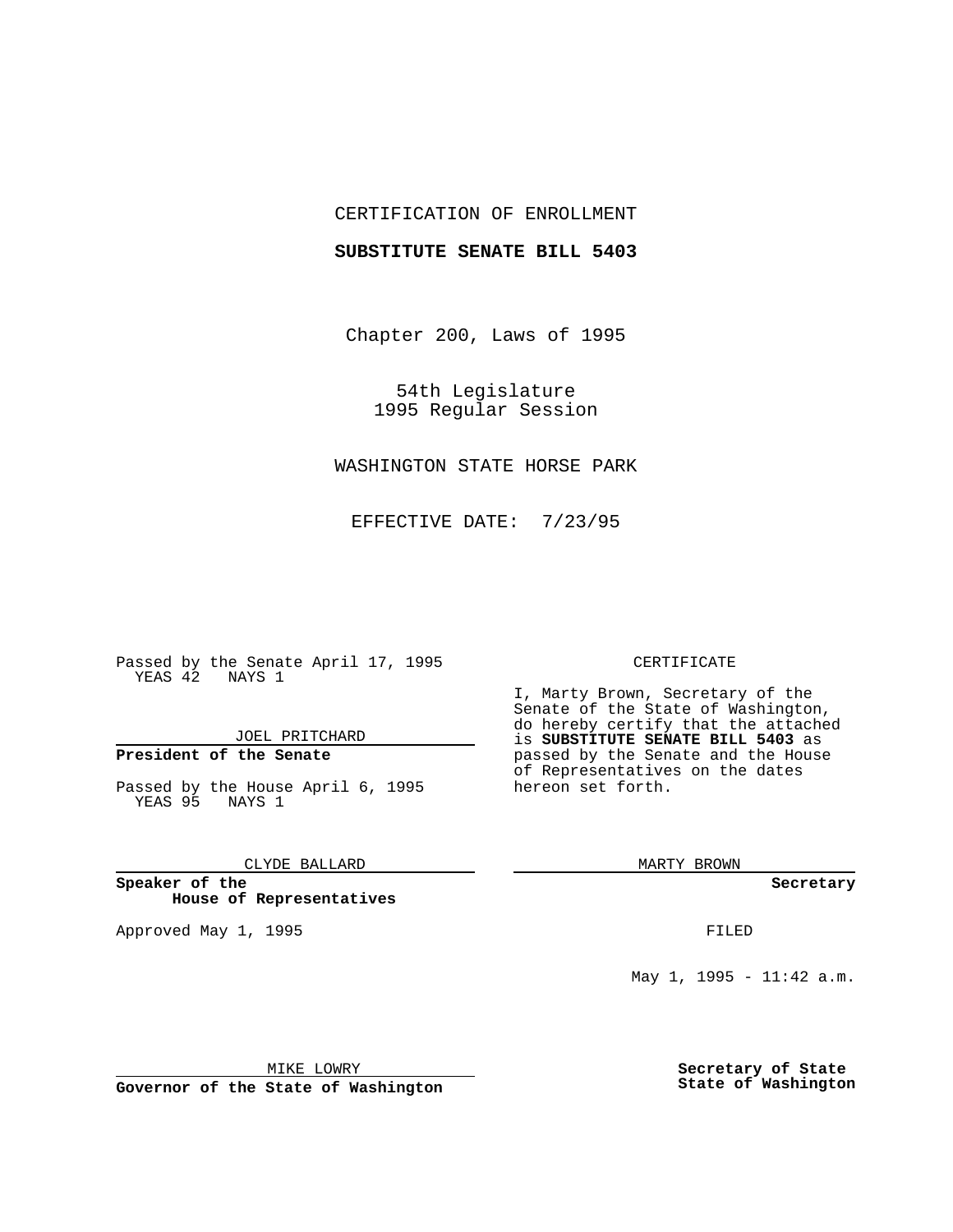## **SUBSTITUTE SENATE BILL 5403** \_\_\_\_\_\_\_\_\_\_\_\_\_\_\_\_\_\_\_\_\_\_\_\_\_\_\_\_\_\_\_\_\_\_\_\_\_\_\_\_\_\_\_\_\_\_\_

\_\_\_\_\_\_\_\_\_\_\_\_\_\_\_\_\_\_\_\_\_\_\_\_\_\_\_\_\_\_\_\_\_\_\_\_\_\_\_\_\_\_\_\_\_\_\_

### AS AMENDED BY THE HOUSE

Passed Legislature - 1995 Regular Session

#### **State of Washington 54th Legislature 1995 Regular Session**

**By** Senate Committee on Ecology & Parks (originally sponsored by Senators Fraser, A. Anderson, Rasmussen, Prince, Spanel, Morton, Loveland, Swecker, Snyder, Palmer, Owen, Quigley and Roach)

Read first time 03/01/95.

1 AN ACT Relating to the Washington state horse park; adding a new 2 chapter to Title 67 RCW; and creating a new section.

3 BE IT ENACTED BY THE LEGISLATURE OF THE STATE OF WASHINGTON:

4 NEW SECTION. **Sec. 1.** The legislature finds that:

 (1) Horses are part of a large, highly diverse, and vital industry which provides significant economic, employment, recreational, and educational contributions to residents of and visitors to the state of Washington;

 (2) Currently there is no adequate facility in the Pacific Northwest with the acreage, services, and capacity to host large regional horse shows, national championships, or Olympics-quality 12 events to showcase and promote this important Washington industry;

 (3) Establishing a first-class horse park facility in Washington would meet important needs of the state's horse industry, attract investment, enhance recreational opportunities, and bring new exhibitors and tourists to the state from throughout the region and 17 beyond; and

18 (4) A unique opportunity exists to form a partnership between 19 state, county, and private interests to create a major horse park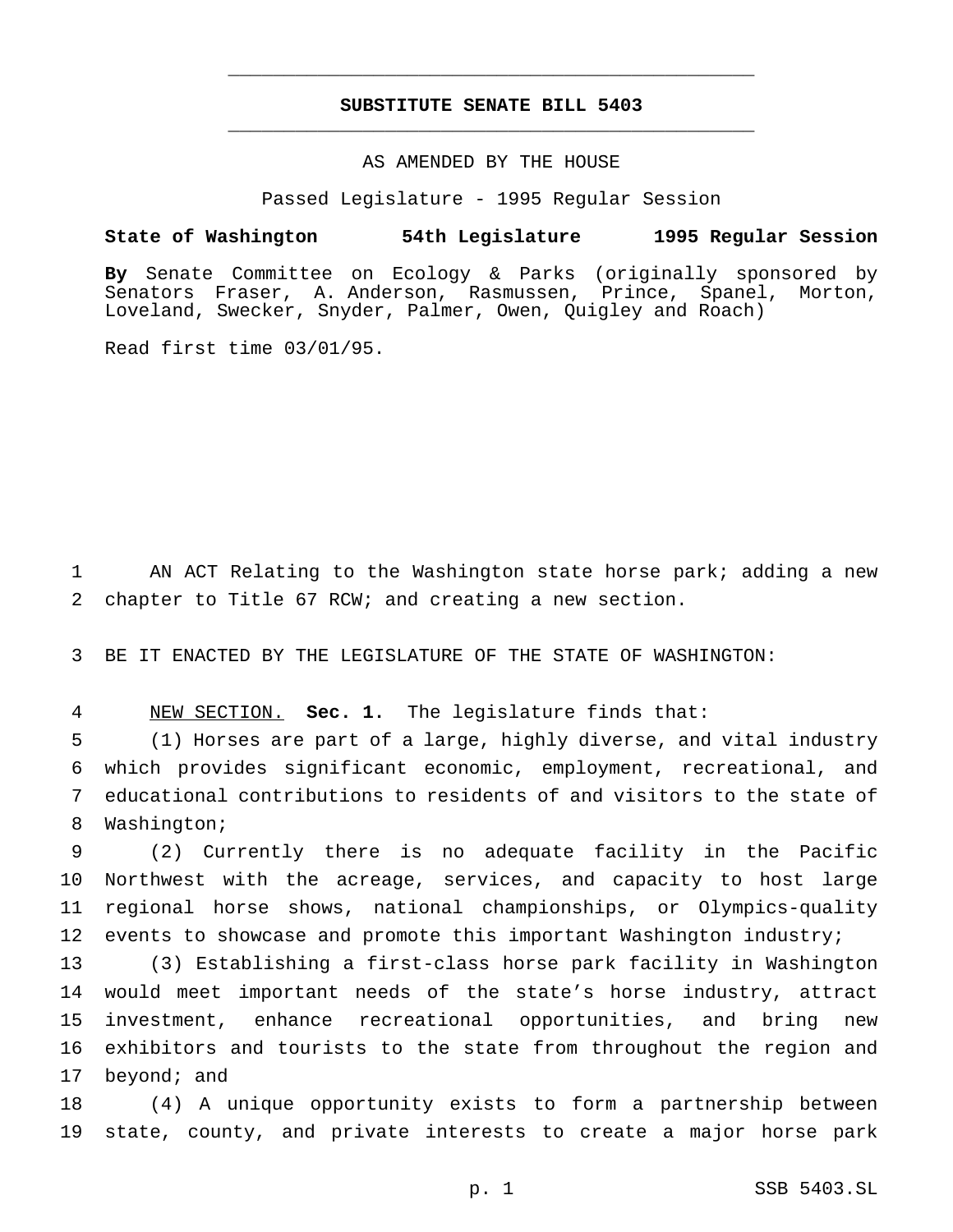facility that will provide public recreational opportunities and state-wide economic and employment benefits.

 It is the purpose of this legislation to create the framework for such a partnership to facilitate development of the Washington state horse park. It is further the intent of the legislature that the state horse park shall be developed in stages, based on factors such as the availability of funds, equipment, and other materials donated by private sources; the availability and willingness of volunteers to work on park development; and the availability of revenues generated by the state horse park as it is developed and utilized.

 NEW SECTION. **Sec. 2.** Unless the context clearly indicates otherwise, the definitions in this section apply throughout this chapter.

 (1) "Authority" means the Washington state horse park authority authorized to be created in section 4 of this act.

 (2) "Commission" means the Washington state parks and recreation commission.

 (3) "Horses" includes all domesticated members of the taxonomic family Equidae, including but not limited to horses, donkeys, and mules.

 (4) "State horse park" means the Washington state horse park established in section 3 of this act.

 NEW SECTION. **Sec. 3.** (1) The Washington state horse park is hereby established, to be located at a site approved by the commission. In approving a site for the state horse park, the commission shall consider areas with large blocks of land suitable for park development, the distance to various population centers in the state, the ease of transportation to the site for large vehicles traveling along either a north-south or an east-west corridor, and other factors deemed important by the commission.

 (2) Ownership of land for the state horse park shall be as follows: (a) The commission is vested with and shall retain ownership of land provided by the state for the state horse park. Any lands acquired by the commission after the effective date of this act for the state horse park shall be purchased under chapter 43.98A RCW. The legislature encourages the commission to provide a long-term lease of the selected property to the Washington state horse park authority at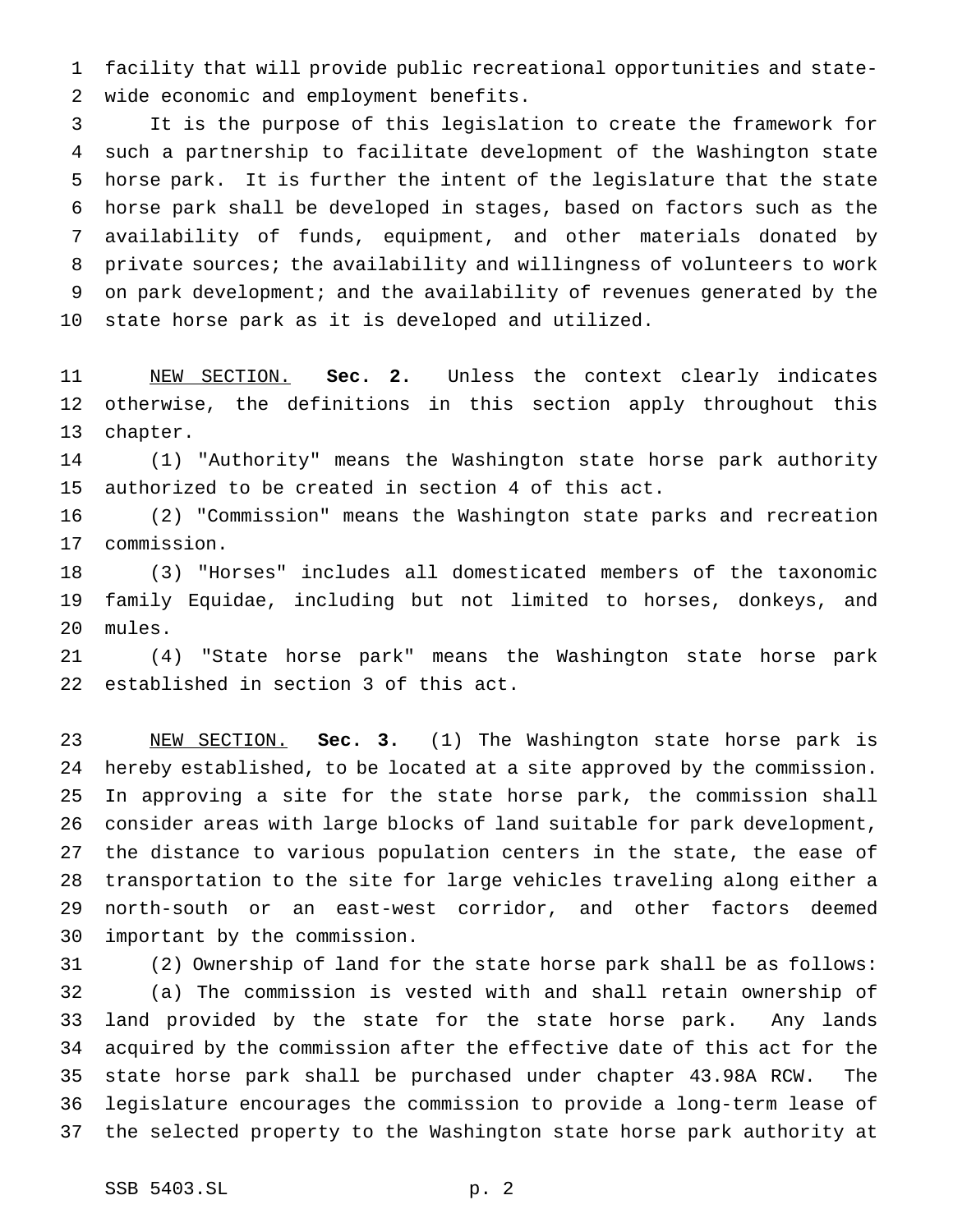a minimal charge. The lease shall contain provisions ensuring public access to and use of the horse park facilities, and generally maximizing public recreation opportunities at the horse park, provided that the facility remains available primarily for horse-related activities.

 (b) Land provided for the state horse park by the county in which the park is located shall remain in the ownership of that county unless the county determines otherwise. The legislature encourages the county to provide a long-term lease of selected property to the Washington state horse park authority at a minimal charge.

 (c) If the authority acquires additional lands through donations, grants, or other means, or with funds generated from the operation of the state horse park, the authority shall retain ownership of those lands. The authority shall also retain ownership of horse park site improvements paid for by or through donations or gifts to the authority.

 (3) Development, promotion, operation, management, and maintenance of the state horse park is the responsibility of the authority created in section 4 of this act.

 NEW SECTION. **Sec. 4.** (1) A nonprofit corporation may be formed under the nonprofit corporation provisions of chapter 24.03 RCW to carry out the purposes of this chapter. Except as provided in section 5 of this act, the corporation shall have all the powers and be subject to the same restrictions as are permitted or prescribed to nonprofit corporations and shall exercise those powers only for carrying out the purposes of this chapter and those purposes necessarily implied therefrom. The nonprofit corporation shall be known as the Washington state horse park authority. The articles of incorporation shall provide that it is the responsibility of the authority to develop, promote, operate, manage, and maintain the Washington state horse park. The articles of incorporation shall provide for appointment of directors and other conduct of business consistent with the requirements of this chapter.

 (2)(a) The articles of incorporation shall provide for a seven- member board of directors for the authority, all appointed by the governor. Board members shall serve three-year terms, except that two of the original appointees shall serve one-year terms, and two of the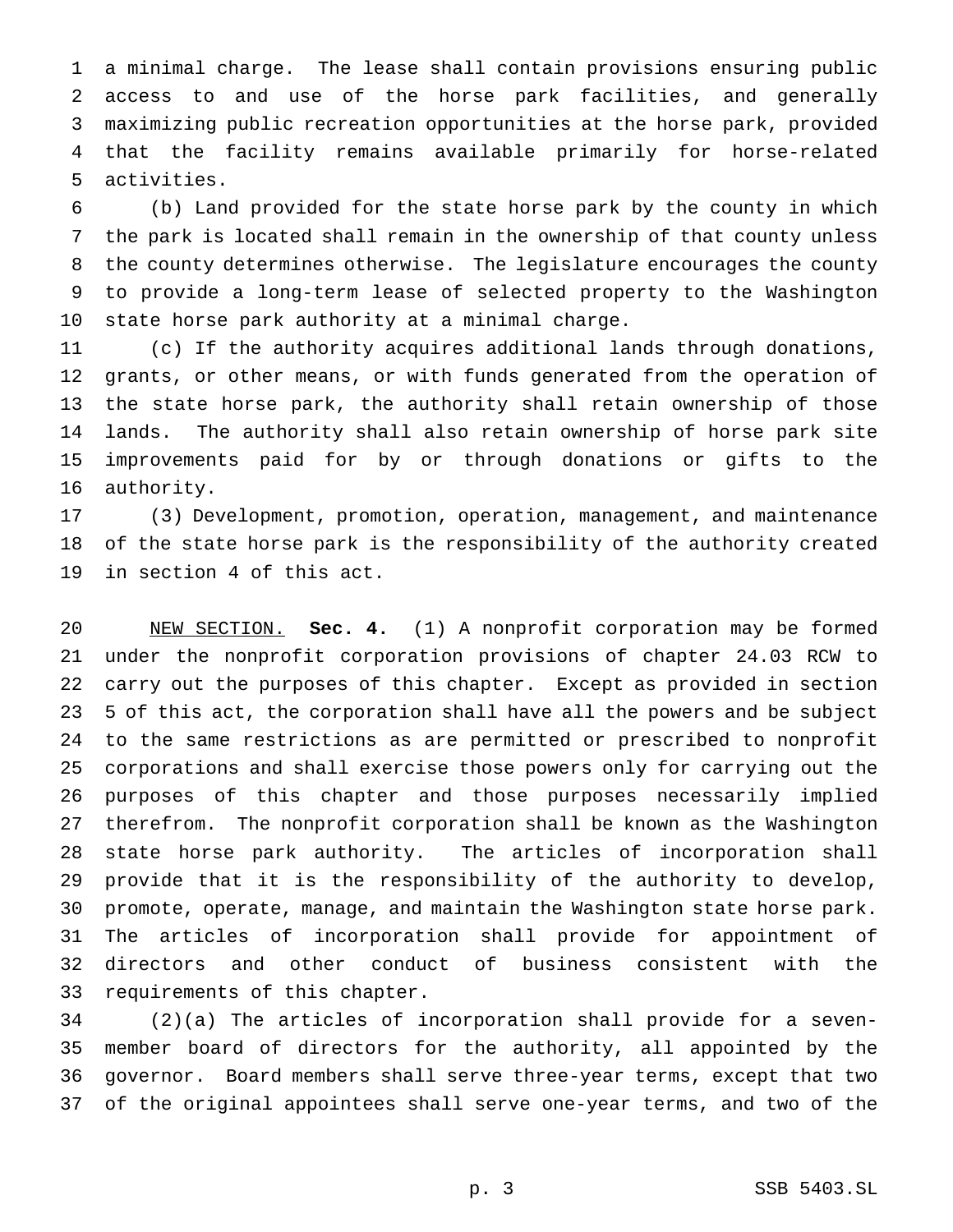original appointees shall serve two-year terms. A board member may serve consecutive terms.

 (b) The articles of incorporation shall provide that the governor appoint board members as follows:

 (i) One board member shall represent the interests of the commission. In making this appointment, the governor shall solicit recommendations from the commission;

 (ii) One board member shall represent the interests of the county in which the park is located. In making this appointment, the governor 10 shall solicit recommendations from the county legislative authority; and

 (iii) Five board members shall represent the geographic and sports discipline diversity of equestrian interests in the state, and at least one of these members shall have business experience relevant to the organization of horse shows or operation of a horse show facility. In making these appointments, the governor shall solicit recommendations from a variety of active horse-related organizations in the state.

 (3) The articles of incorporation shall include a policy that provides for the preferential use of a specific area of the horse park facilities at nominal cost for horse groups associated with youth groups and the disabled.

 (4) The governor shall make appointments to fill board vacancies for positions authorized under subsection (2) of this section, upon additional solicitation of recommendations from the board of directors. (5) The board of directors shall perform their duties in the best interests of the authority, consistent with the standards applicable to directors of nonprofit corporations under RCW 24.03.127.

 NEW SECTION. **Sec. 5.** To meet its responsibility for developing, promoting, operating, managing, and maintaining the state horse park, the authority is empowered to do the following:

 (1) Exercise the general powers authorized for any nonprofit corporation as specified in RCW 24.03.035. All debts of the authority shall be in the name of the authority and shall not be debts of the state of Washington for which the state or any state agency shall have any obligation to pay; and the authority may not issue bonds. Neither the full faith and credit of the state nor the state's taxing power is 37 pledged for any indebtedness of the authority;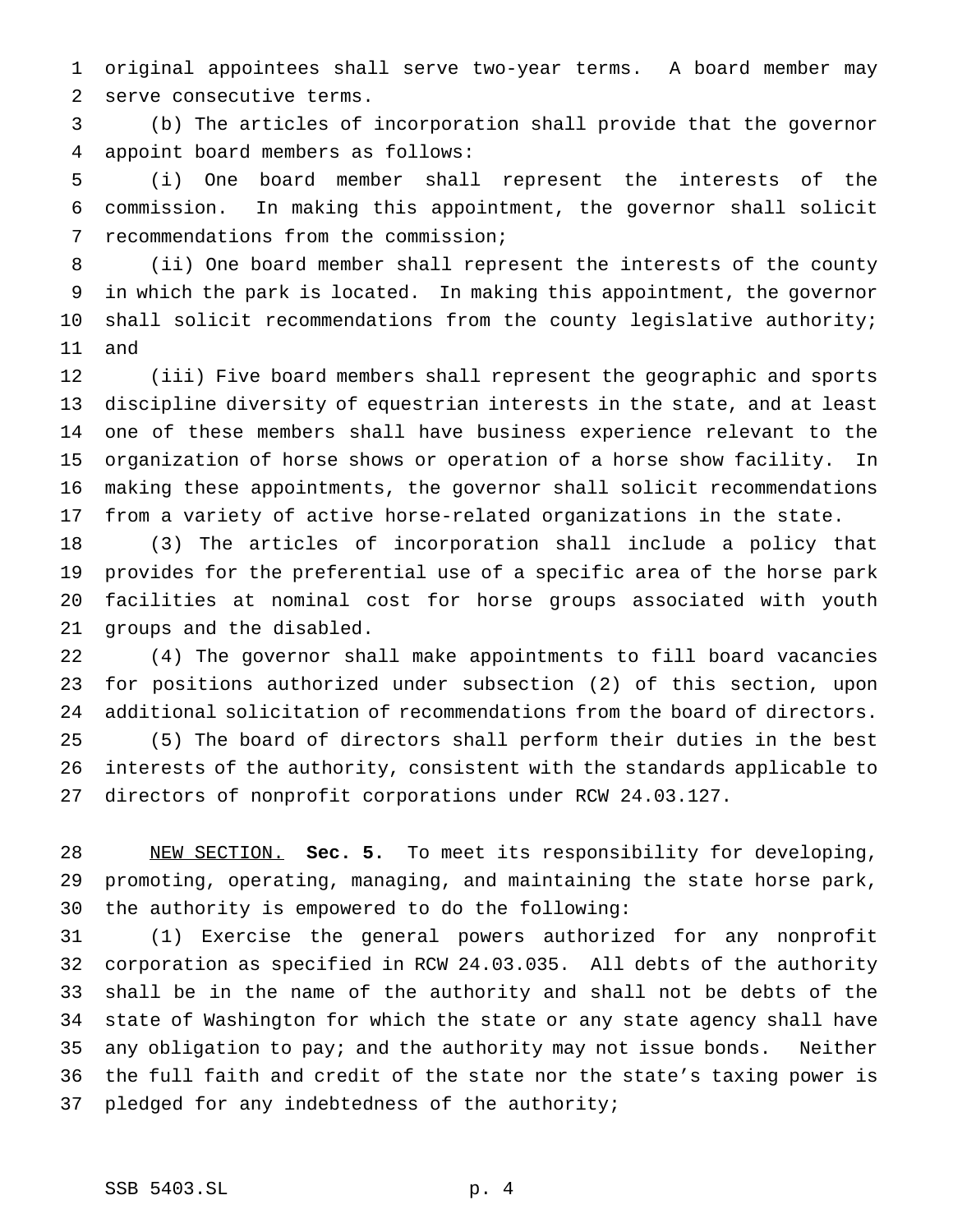(2) Employ and discharge at its discretion employees, agents, 2 advisors, and other personnel;

 (3) Apply for or solicit, accept, administer, and dispose of grants, gifts, and bequests of money, services, securities, real estate, or other property. However, if the authority accepts a donation designated for a specific purpose, the authority shall use the 7 donation for the designated purpose;

 (4) Establish, revise, collect, manage, and expend such fees and charges at the state horse park as the authority deems necessary to accomplish its responsibilities;

 (5) Make such expenditures as are appropriate for paying the administrative costs and expenses of the authority and the state horse park;

 (6) Authorize use of the state horse park facilities by the general public and by and for compatible nonequestrian events as the authority deems reasonable, so long as the primacy of the center for horse-related purposes is not compromised;

(7) Insure its obligations and potential liability;

 (8) Enter into cooperative agreements with and provide for private nonprofit groups to use the state horse park facilities and property to raise money to contribute gifts, grants, and support to the authority 22 for the purposes of this chapter;

 (9) Grant concessions or leases at the state horse park upon such terms and conditions as the authority deems appropriate, but in no event shall the term of a concession or lease exceed twenty-five years. Concessions and leases shall be consistent with the purposes of this chapter and may be renegotiated at least every five years; and

 (10) Generally undertake any and all lawful acts necessary or appropriate to carry out the purposes for which the authority and the state horse park are created.

 NEW SECTION. **Sec. 6.** (1) If the authority and state agencies find it mutually beneficial to do so, they are authorized to collaborate and cooperate on projects of shared interest. Agencies authorized to collaborate with the authority include but are not limited to: The commission for activities and projects related to public recreation; the department of agriculture for projects related to the equine agricultural industry; the department of community, trade, and economic development with respect to community and economic development and